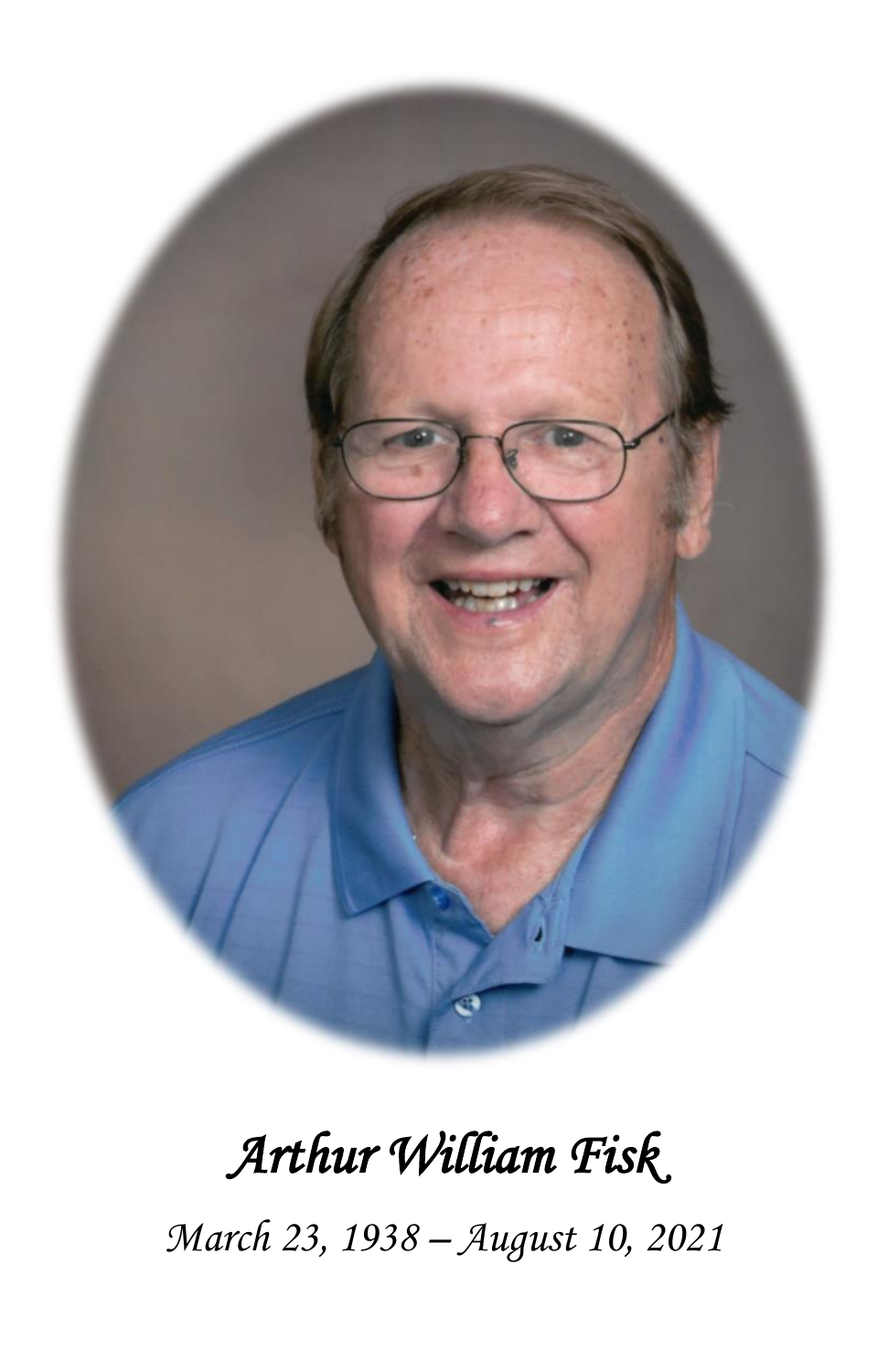**A Service of Witness to the Resurrection**

In Loving and Grateful Memory of

*Arthur William Fisk* 

*March 23, 1938 – August 10, 2021*

August 28, 2021 Oak Grove Presbyterian Church Bloomington, Minnesota

#### **Prelude**

**Welcome**

**Opening Prayer**

**O Lord our God,**

**We come before your gracious presence to mourn our loss, to receive comfort from your word and from one another, to contemplate our own mortality, to turn our hearts toward you.**

**Impress upon us in this hour that this world is not the end that satisfies our spirits, but a place of pilgrimage in which you have set us.**

**And so, amid the changes and fragility of this life, grant that our hearts may be fixed where true joys are found. In Jesus' name. Amen.**

**Unison Scripture** Psalm 23 (*see back page*)

**Remembrance** Craig

**Special Music** "It is Well With My Soul"

**Remembrances** Mike, Phil & Mark Fisk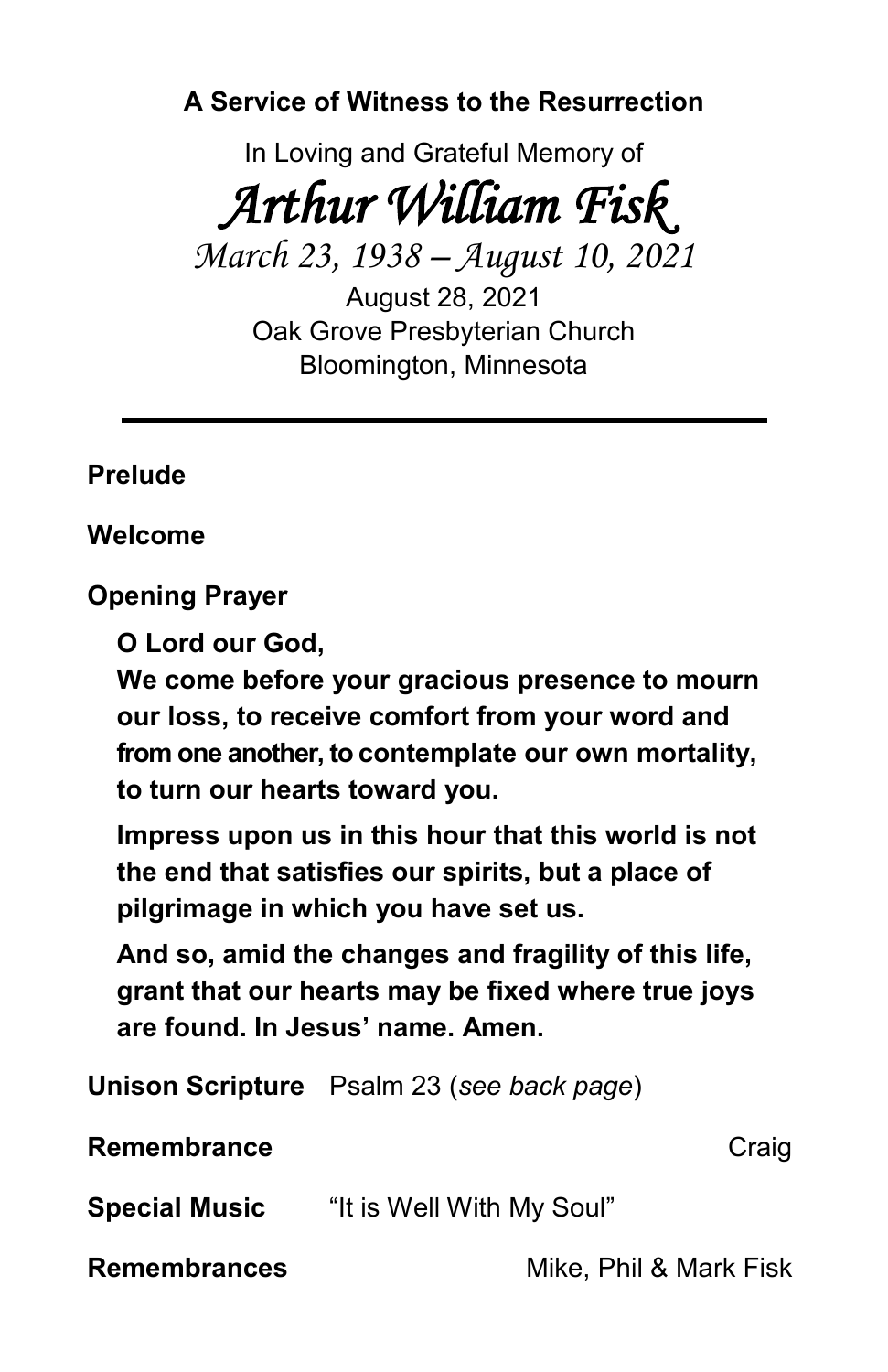**Scripture** Ecclesiastes 3:1–4

**Homily**

#### **Prayer of Thanksgiving**

### **The Lord's Prayer**

**Our Father, who art in heaven, hallowed be thy name, thy kingdom come, thy will be done, on earth as it is in heaven. Give us this day our daily bread; and forgive us our debts, as we forgive our debtors; and lead us not into temptation, but deliver us from evil. For thine is the kingdom, and the power, and the glory, forever. Amen.**

**Hymn 465** "What a Friend We Have in Jesus"

**Commendation & Blessing**

**Postlude**

╬╬╬╬╬╬╬

*Following this service, you are invited to join the family and friends at Patsy's for continuing conversation around the table.*

| Presiding Pastors  Bart Roush & Mary Koon |  |
|-------------------------------------------|--|